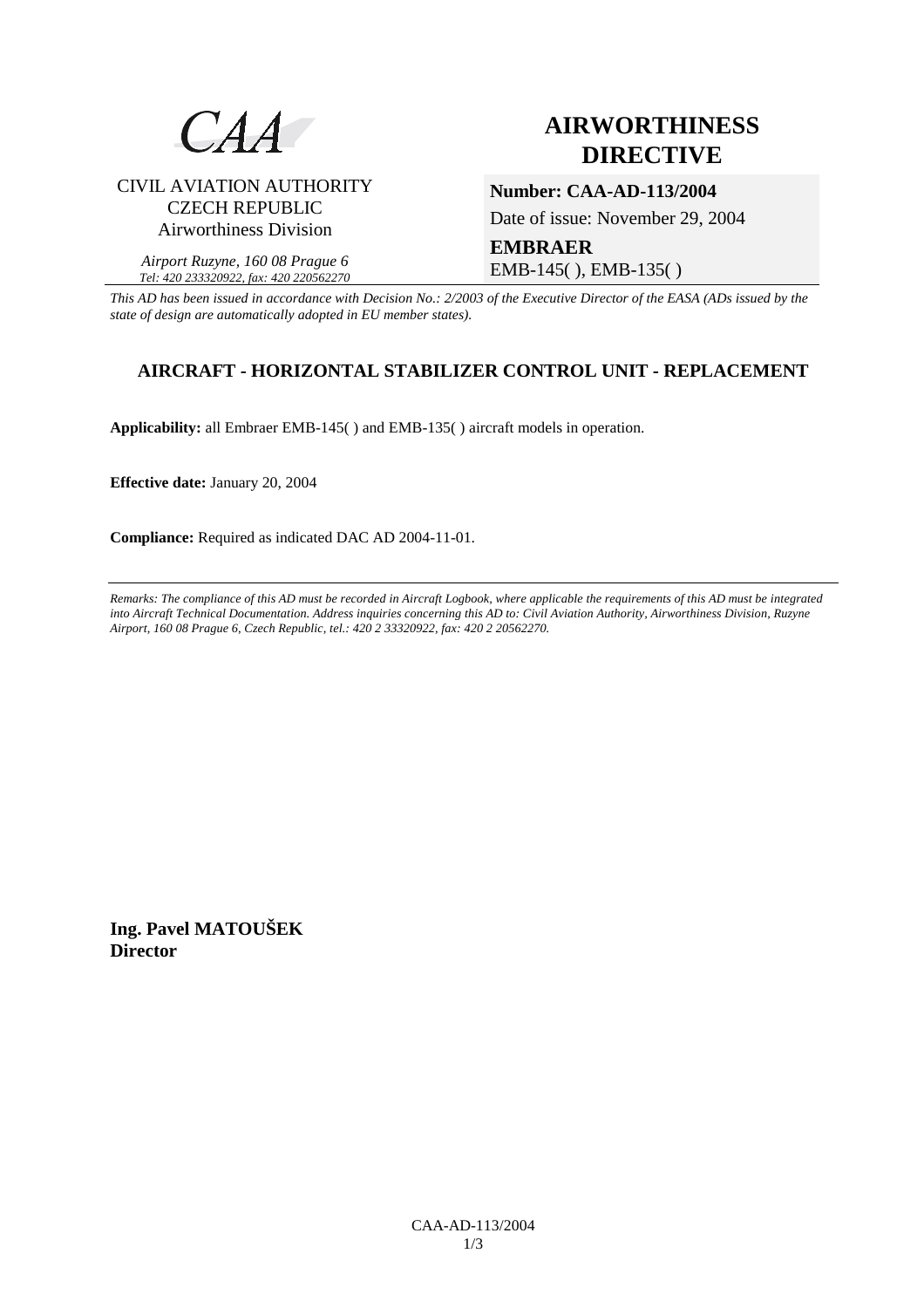## **BRAZILIAN AIRWORTHINESS DIRECTIVE AD No.: 2004-11-01**

#### **EFFECTIVE DATE: 28 Nov. 2004**

The following Airworthiness Directive (AD), issued by the Departamento de Aviação Civil (DAC) in accordance with provisions of Chapter IV, Title III of Código Brasileiro de Aeronáutica - Law No. 7,565 dated 19 December 1986 - and Regulamento Brasileiro de Homologação Aeronáutica (RBHA) 39, applies to all aircraft registered in the Registro Aeronáutico Brasileiro. No person may operate an aircraft to which this AD applies, unless it has previously complied with the requirements established herein.

#### **AD No. 2004-11-01 - EMBRAER - Amendment 39-1050.**

#### **APPLICABILITY:**

This Airworthiness Directive is applicable to all Embraer EMB-145( ) and EMB-135( ) aircraft models in operation.

#### **CANCELLATION / REVISION:**

Not applicable.

### **REASON:**

It has been found the occurrence of cases of loss of the pitch trim system due to a simultaneous failure of both channels of the horizontal stabilizer control unit (HSCU), which results in difficulty to control the aircraft when the failure occurs immediately after take-off.

Since this condition may occur in other airplanes of the same type and affects flight safety, a corrective action is required. Thus, sufficient reason exists to request compliance with this AD in the indicated time limit.

#### **REQUIRED ACTION:**

Replacement of the horizontal stabilizer control unit (HSCU) with one bearing a new P/N.

#### **COMPLIANCE:**

Required as indicated below, unless already accomplished.

Within the next 18 calendar months or 4000 flight hours after the effective date of this AD, whichever occurs first, replace the horizontal stabilizer control units (HSCU) P/N 362100-5009 Mod. 2 or P/N 362100-1011 with units bearing P/N 362100-1013.

The detailed instructions and procedures to accomplish this AD are described in the Embraer Service Bulletins Nos. 145-27-0106, original issue, or 145LEG-27-0016, original issue, or further revisions approved by the CTA.

Record compliance with this AD in the applicable maintenance log book.

## **CONTACT:**

For additional technical information, contact: Centro Técnico Aeroespacial - CTA Instituto de Fomento e Coordenação Industrial - IFI Divisão de Certificação de Aviação Civil - CAvC Praça Mal. Eduardo Gomes, 50 - Vila das Acácias Caixa Postal 6001 Fax: 55 (12) 3941-4766 12231-970 - São José dos Campos - SP, BRAZIL. e-mail: pds@ifi.cta.br For acquisition, contact: Departamento de Aviação Civil - DAC Seção de Publicações do DAC (4GAB-4)